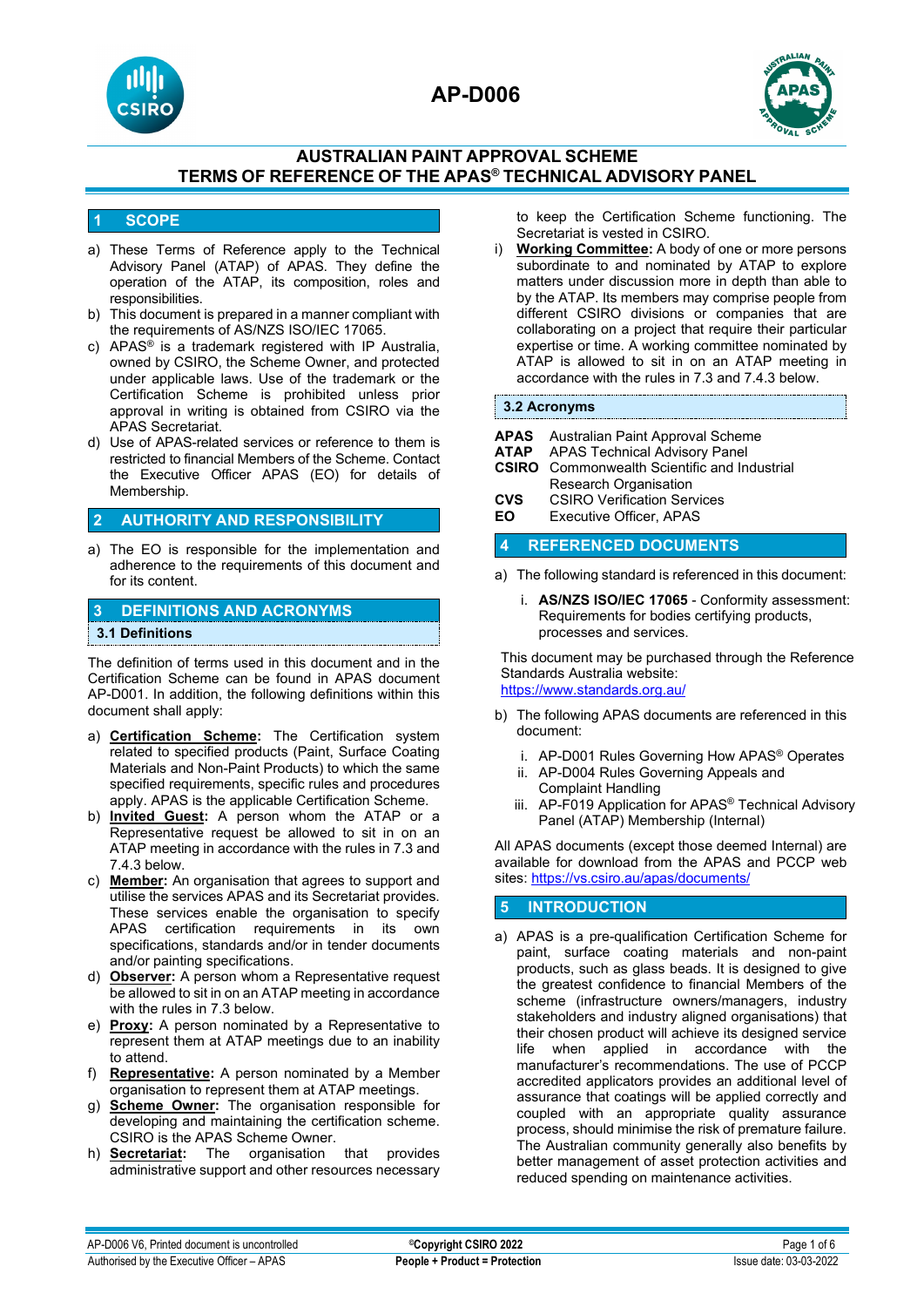



## **AUSTRALIAN PAINT APPROVAL SCHEME TERMS OF REFERENCE OF THE APAS® TECHNICAL ADVISORY PANEL**

- b) Information about the history of the Certification Scheme can be obtained from the web site at <https://vs.csiro.au/apas/history/>
- c) Public documents related to the scheme can be downloaded from the website.
- d) APAS is managed and administered by CSIRO's Verification Services (CVS) group.
- e) For further information on the rules governing how APAS operates, refer to APAS document AP-D001.

## **6 ATAP ROLE**

- a) ATAP is a technical advisory body constituted to assist the EO with the technical aspects of the Certification Scheme.
- b) The role and objective of ATAP is:
	- i. To provide financial APAS Clients and Members with confidence in APAS as a proven and effective outsourced product pre-qualification scheme.
	- ii. To assess on an ongoing basis, the composition of the ATAP so that it represents the legitimate technical interests of the industry and the community.
	- iii. To maintain its knowledge base and expertise in the technical area of paints and coatings accreditation systems so that APAS is continuously operating at its optimum efficiency and effectiveness.
	- iv. To periodically review the Certification Scheme, its operation and effectiveness, in achieving its aims and objectives. This review shall occur annually, typically in November or the last meeting for the year, in conjunction with the joint development panel.
	- v. Records of ATAP deliberations and decisions shall be kept as part of the routine Minutes of the meeting.

#### **7 ATAP COMPOSITION**

#### **7.1 General**

- a) There shall be three (3) types of ATAP Panellist:
	- i. **Category A Panellist:** Representatives of APAS Members
	- ii. **Category B Panellist:** Representatives of industry stakeholder, industry aligned organisations, employer, professional or learned bodies or associations or training providers that create or support strategic partnerships or alliances that promote and uphold the ideals of APAS (rather than asset owner/managers), with significant interests in the surface coatings industry
	- iii. **Category D Panellist:** Temporary members under clause 7.3 below

**Note 1:** There is no Category C member to avoid confusion with PCCP's Category C (contractor) representatives.

- b) The process for becoming an ATAP panellist is as described in clause 7.5 below.
- c) Participation on ATAP is voluntary.
- d) ATAP panellists must show a degree of diversity in relation to geographical locations, experience and skill set regarding relevant product knowledge.
- e) The ATAP shall be comprised of: i. A maximum of six (6) Category A Panellists, ii. A maximum of five (5) Category B Panellists, and
	- iii. An unlimited number of Category D panellists
- f) The composition of ATAP shall be such that among Category A Panellists, wherever possible, major users are represented (i.e., Defence, water industry, roads and transport).
- g) The composition of ATAP shall be such that among Category B Panellists, subject to 7.1 e) ii) above, groups with a valid interest shall be invited to participate on ATAP.
- h) Membership of ATAP is restricted to organisations. Individuals cannot become panellists on ATAP.
- The EO shall establish and maintain a register of ATAP Panellists.
- j) The EO shall be an officer of CSIRO and an ATAP Panellist.
- k) ATAP shall choose from its membership a Chairperson whose roles and responsibilities are defined in clause 8 below.
- l) The ATAP Panellist's organisation has the right to nominate a replacement Representative at any time and shall do so in writing to the EO.
- m) Any ATAP Panellists, not being able to attend a scheduled meeting, shall be entitled to nominate a Proxy to attend on their behalf.
- n) Proxy nominations shall be forwarded to the EO in writing a minimum of five (5) working days prior to the scheduled date of the meeting.
- o) Acceptance of Proxy nominations shall be at the discretion of the EO.

#### **7.2 ATAP Membership Terms**

- a) The term of ATAP membership for Category A Members shall be limited to the period that they are financial Members of APAS.
- b) ATAP Panellists from Category B:
	- i. May serve for a maximum period of two (2) years, at the conclusion of which they may re-apply for continuing ATAP membership; or
	- ii. May be reappointed for a further two (2) years at the discretion of the EO and ATAP chair.
- c) Acceptance of an application for renewal of ATAP membership by a Category B member shall require a unanimous vote by all Category A Panellists.

#### **7.3 Temporary ATAP Members**

a) At times, depending on whatever specialist issue is under consideration by ATAP, it may become necessary to invite person(s) or committee(s) with special knowledge to contribute to the discussion. In addition to the currently registered ATAP Panellists, the following person(s) shall also be permitted to attend ATAP meetings subject to the rules contained in this document: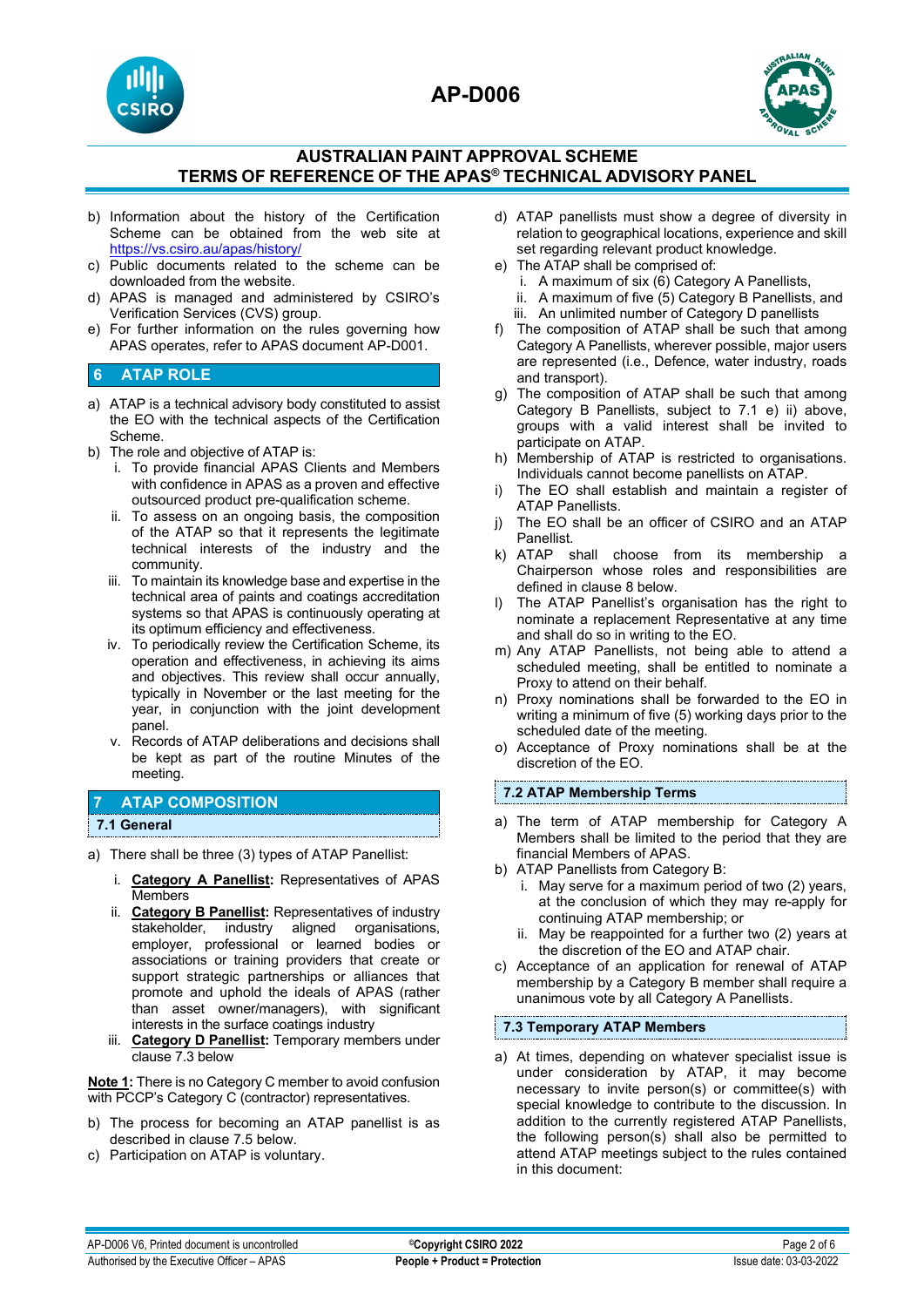



## **AUSTRALIAN PAINT APPROVAL SCHEME TERMS OF REFERENCE OF THE APAS® TECHNICAL ADVISORY PANEL**

- i. **Proxy**: refer 7.1m) and 7.1n) above and 7.4.3 below.
- ii. **Observer**: refer 7.4.3 below.
- iii. **Invited Guest**: refer 7.4.3 below.
- iv. **Working Committee:** refer 7.4.3 below.
- b) *Observer* status is for personnel required to advise ATAP Panellists on specialist topics under discussion by ATAP.
- c) *Invited Guest* status is for personnel invited by the ATAP Chair to advise ATAP on specialist topics under discussion by ATAP.
- d) *Working Committee* status is for a body of one or more persons invited by the ATAP panel to advise on matters under discussion.
- e) Requests for Observer attendance can come from any member of ATAP and must be made to the EO in writing at least three (3) weeks prior to the agreed ATAP meeting date.
- f) Requests for Observer attendance shall include details of the proposed Observer – name, affiliation, reason for attendance and qualifications relevant to that reason. Such requests shall be put (electronically) to ATAP Panellists for a decision at least two (2) weeks prior to the agreed ATAP meeting date. The decision shall be made by a simple majority of ATAP Panellists at least five (5) working days prior to the meeting.
- g) Requests for Working Committee attendance can come from any member of ATAP and must be made to the EO in writing at least three (3) weeks prior to the agreed ATAP meeting date.
- h) Observers, Invited Guest(s) and Working Committee members may be present for either part or all of an ATAP meeting as decided by ATAP prior.
- i) Observers, Invited Guest(s) and Working Committee members are not entitled to a vote.

## **7.4 Participation Criteria**

7.4.1 *General Criteria* 

- a) All Proxies, Observers, Invited Guests and Working Committee members shall be well briefed as to recent meetings, discussions and decisions relevant to issues to be discussed at the next meeting. For Proxies and Observers, responsibility for the briefing shall lie with the ATAP Panellist; for Invited Guests and Working Committee members, with the EO or ATAP Chairman, as agreed.
- b) All Proxies, Observers, Invited Guests and Working Committees shall be well briefed as to the<br>Commercial-in-Confidence requirements of Commercial-in-Confidence discussions engaged in, prior to, during and after the ATAP meeting. The EO shall obtain their (verbal) agreement to abide by these principles.

#### 7.4.2 *Criteria for Representatives*

- a) In order to be eligible as a Representative, the nominated person shall:
	- i. Have regular and close involvement in the specification, selection and use of coatings and/or painting contractors, and
- ii. Have a good knowledge of the important technical aspects of coatings related to typical major projects undertaken, and
- iii. Have a belief in the positive value of third party (APAS) certification, and
- iv. Support the role and objectives of the ATAP as defined in section 6 above, and
- v. Have the support of their senior management. This support shall include meeting the financial costs associated with ATAP meeting attendance including time away from their normal role.
- 7.4.3 *Criteria for Proxies, Observers, Invited Guests or Working Committee members*
- a) In order to be eligible as either a Proxy, Observer, Invited Guest or member of a Working Committee, a person shall:
	- i. Either be an employee or officer of an APAS Member organisation or of an ATAP Panellist organisation, or
	- ii. Be a person with specialist knowledge, skills or experience of relevance to the issues necessitating their attendance but not necessarily an employee or officer of an APAS Member organisation or of an ATAP panellist organisation, or
	- iii. Be such other person deemed appropriate by ATAP, and
	- iv. Be capable of contributing positively for the betterment of the industry to the issue in question.
- 7.4.4 These are ideal criteria and are intended as a guide for ATAP Panellists in approving a nominated Proxy, Observer, Invited Guest or Working committee.

#### **7.5 Membership Process**

#### 7.5.1 *Category A Panellists*

- a) Upon being accepted as financial APAS Members, the EO shall offer the Member a seat on ATAP subject to restriction in 7.1 e) i).
- b) Should there not be a Category A vacancy and the new Member is willing to take up a seat, the EO shall maintain a Waiting List and make offers of a seat in order of receipt of application.

#### 7.5.2 *Category B Panellists*

- a) Applications for membership of ATAP can come from: i. Direct from the applicant organisation
	- ii. The APAS Member, ATAP Member or accredited contractor community
	- iii. An agreed resolution of the ATAP having identified a potential ATAP panellist who would contribute positively to APAS and ATAP.
- b) Applications shall be on the appropriate form (APAS Document AP-F019, available from the EO by request) and shall be considered by ATAP at the next scheduled meeting, subject to restriction in 7.1 e) ii).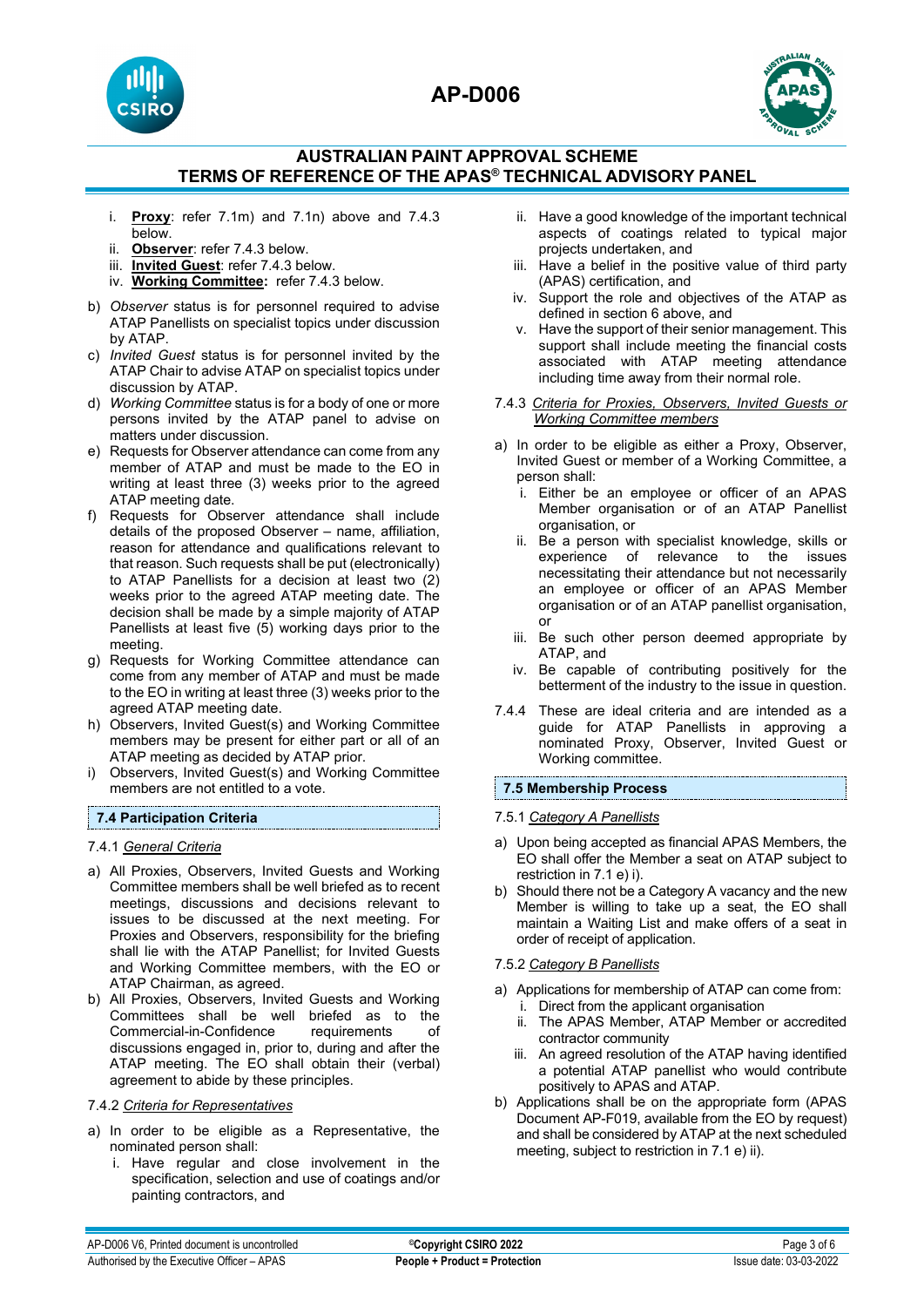





## **AUSTRALIAN PAINT APPROVAL SCHEME TERMS OF REFERENCE OF THE APAS® TECHNICAL ADVISORY PANEL**

#### 7.5.3 *Post-Application Activities*

- a) Applications for ATAP membership shall be considered by ATAP either at a scheduled in-person meeting or via a virtual meeting.
- b) Following ratification by ATAP, an offer of an ATAP seat shall be made in writing by the EO on the recommendation of the ATAP.

#### **7.6 Rules for the Conduct of ATAP Meetings**

#### 7.6.1*General*

- a) ATAP meetings shall be held a minimum of twice per year.
- b) The dates for the next year's ATAP meetings shall be decided either at the final meeting of the year or subsequent to that meeting. In the latter case, the EO and ATAP Chair shall liaise to align with industry stakeholder events, where possible, and advise the agreed dates prior to the end of the year.
- c) A quorum is set at 50% of Category A and B Panellists plus an additional member.
- d) Issues for consideration by ATAP can come from:
	- i. Specific requests from ATAP Panellists
		- ii. Specific requests from the EO, some of which may originate outside ATAP membership
- e) The Agenda for the meeting shall typically be comprised of the following agenda items:
	- i. Welcome, attendance and apologies
	- ii. Confirmation of the Agenda
	- iii. Acceptance of the Minutes of the previous meeting
	- iv. Review of any actions arising
	- v. EO Report
	- vi. Business with Notice
	- vii. Business without Notice
	- viii. Date of next meeting
- f) Wherever practicable, six (6) weeks prior to the meeting date the EO shall issue a Notice of Meeting to Panellists together with a Draft Agenda and a request for any Business with Notice.
- g) All requests for Business with Notice shall be accompanied by a Briefing Paper from the proposer, giving members details of the background to, and reasons behind, the issue. It shall also include an appropriately worded Resolution for ATAP voting.
- h) Submissions under 7.6 g) above shall form part of the Agenda Papers distributed to members.
- i) Agenda Papers shall be distributed electronically to members wherever practicable three (3) weeks prior to the meeting date.
- j) The ATAP meeting agenda, any agenda papers, meeting minutes and discussions during the meeting are strictly Commercial-in-Confidence and are not to be divulged to or at any time discussed with persons other than ATAP Panellists.
- k) The ATAP Chairman shall chair the meeting and the EO (or nominated representative) shall take the Minutes.
- l) The EO shall chair the meeting in the absence of the ATAP Chairman and a nominated representative shall take the Minutes on behalf of the EO.
- m) Minutes of the meeting shall be distributed (as Unconfirmed) wherever practicable within at least four (4) weeks of the date of the meeting to all registered ATAP Panellists. Minutes shall not be sent to Proxies, Observers, Invited Guests or Working committee members.
- n) Minutes are subject to the Commercial-in-Confidence rules stated in clause 7.6 j) above and are not to be distributed outside ATAP membership.
- o) Upon a request from an ATAP Panellist, the EO shall provide a meeting summary that may be distributed to others outside of the ATAP. This summary shall have all sensitive, commercial-in-confidence matters removed or de-sensitised.
- p) ATAP Panellists shall use all available and appropriate resources to promote the benefits of participation in APAS both within their organisations and to the wider community of stakeholders, industry and the general public.

#### 7.6.2 *Extraordinary Meetings*

- a) Extraordinary meetings of ATAP may be called by the EO or by a majority of ATAP members.
- b) ATAP members shall agree on whether an in-person meeting is required or whether a virtual meeting will suffice.
- c) An Extraordinary ATAP meeting shall be called by the EO whenever there are technical issues of sufficient gravity and urgency to warrant ATAP Panellists incurring costs to attend the meeting.
- d) A formal agenda for an Extraordinary meeting is not required. However, the Notice of meeting shall include details of the issues that resulted in the call for the meeting (Briefing Paper).
- e) The EO shall schedule the Extraordinary meeting no more than two (2) weeks from the date of receipt of the Briefing Paper related to the issues.
- f) Clauses 7.6.1 k) to m) shall apply to these meetings.

#### **7.7 Voting at ATAP Meetings**

- a) The resolution of issues placed before the ATAP shall, wherever possible, be resolved by mutual consensus for the betterment of the industry.
- b) Where mutual consensus is not possible a vote shall be held.
- c) Each Category A and B ATAP Panellist present shall have only one vote.
- d) Category D attendees shall not be entitled to a vote.
- e) The EO shall not be entitled to a vote except in the condition described in 7.7 g) below.
- f) In the event of a tied vote, the Chair shall hold the casting vote and it shall be in favour of the status quo.
- g) In the event that an issue has the real or anticipated potential to impact negatively on CSIRO's name, business or reputation or places CSIRO in a conflict of interest situation, the EO shall have power of veto over the issue.
- h) Prior to a vote, the EO or any Panellist can request that the vote be conducted by secret ballot.
- i) The EO shall not be entitled to vote in a secret ballot and as such shall act as the vote coordinator.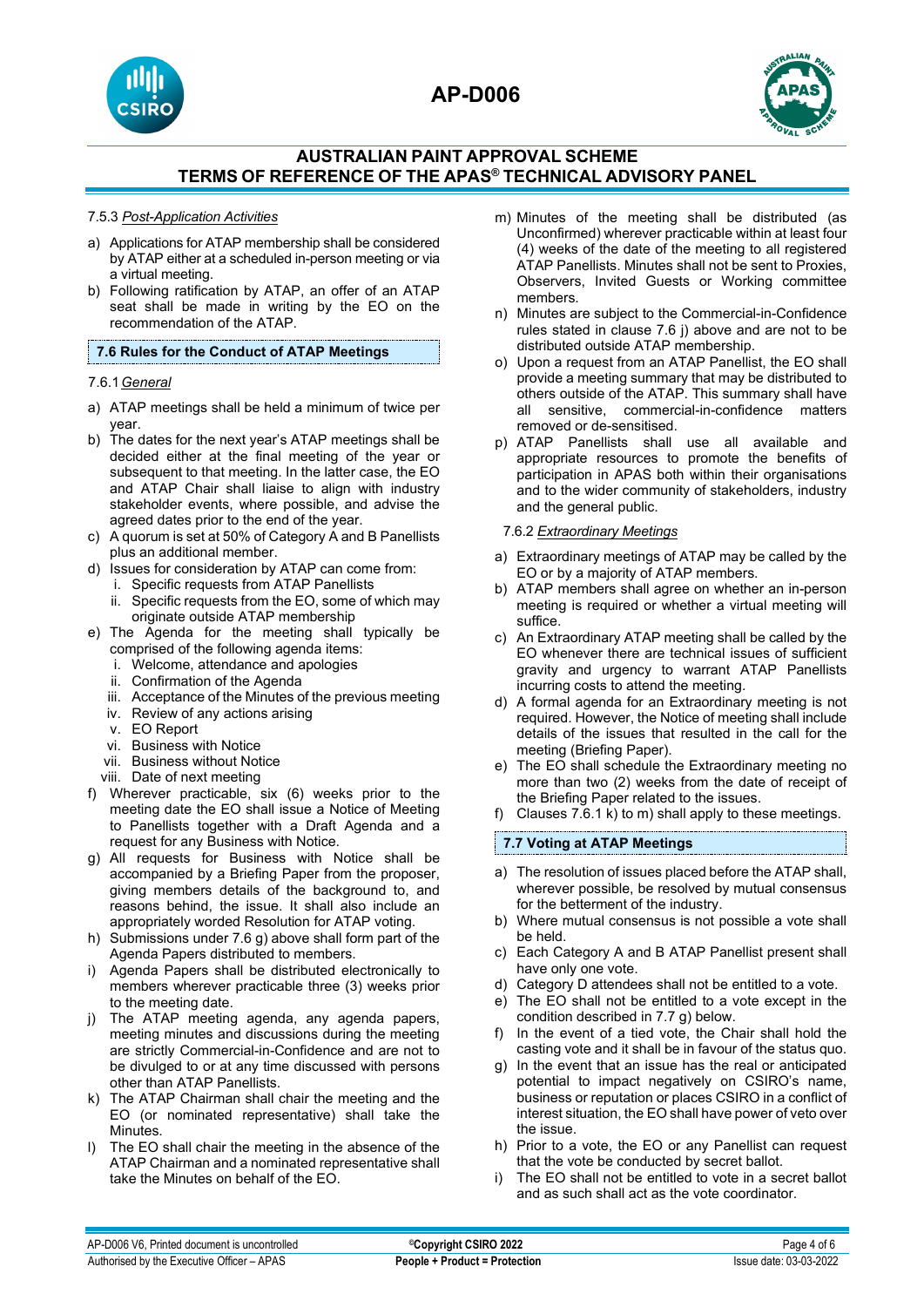



### **AUSTRALIAN PAINT APPROVAL SCHEME TERMS OF REFERENCE OF THE APAS® TECHNICAL ADVISORY PANEL**

#### **7.8 Resignations and Removals from ATAP**

- a) Resignations from ATAP can be either: i. Member initiated, or
	- ii. ATAP initiated including the EO
- b) ATAP Panellist-initiated retirements can be due to internal changes that mean ATAP membership is no longer relevant to the member.
- c) ATAP initiated removal of a member can be due to any of the following:
	- i. Failure to maintain its status as a financial Member of APAS
	- ii. Any breach of the rules governing how APAS operates that can be attributed to the member
	- iii. Failure to attend two (2) or more consecutive ATAP meetings
- d) Resignations from the ATAP under 7.8 a) i) above shall be made in writing to the EO.
- e) Resignations from the ATAP under 7.8 a) ii) above shall have first gone through the APAS Appeals and complaint handling process, refer to APAS document AP-D004.
- f) Nominations for replacement Category A or B representative shall be ratified by ATAP before the new representative can assume their seat.

## **8 CHAIRPERSON**

#### **8.1 Role**

- a) To maintain a watching brief on technical aspects of the Certification Scheme and ensure it meets its role and objectives, and
- b) To work with the EO to ensure the Certification Scheme delivers to Members technical outcomes providing the required level of confidence in the scheme, and
- c) To conduct meetings of ATAP in a professional and thorough manner in accordance with good meeting practices, and
- d) To liaise with the EO, as required, prior to and after the ATAP meetings to ensure ATAP members have access to all necessary information and are satisfied with the process.

#### **8.2 Selection**

- a) The Chairperson shall be chosen by the members of ATAP and be appointed for a maximum two (2) year term (the Term of Office).
- b) The Chairperson shall not serve more than two (2) consecutive terms of office unless an extension to the term is agreed upon unanimously by the panel.